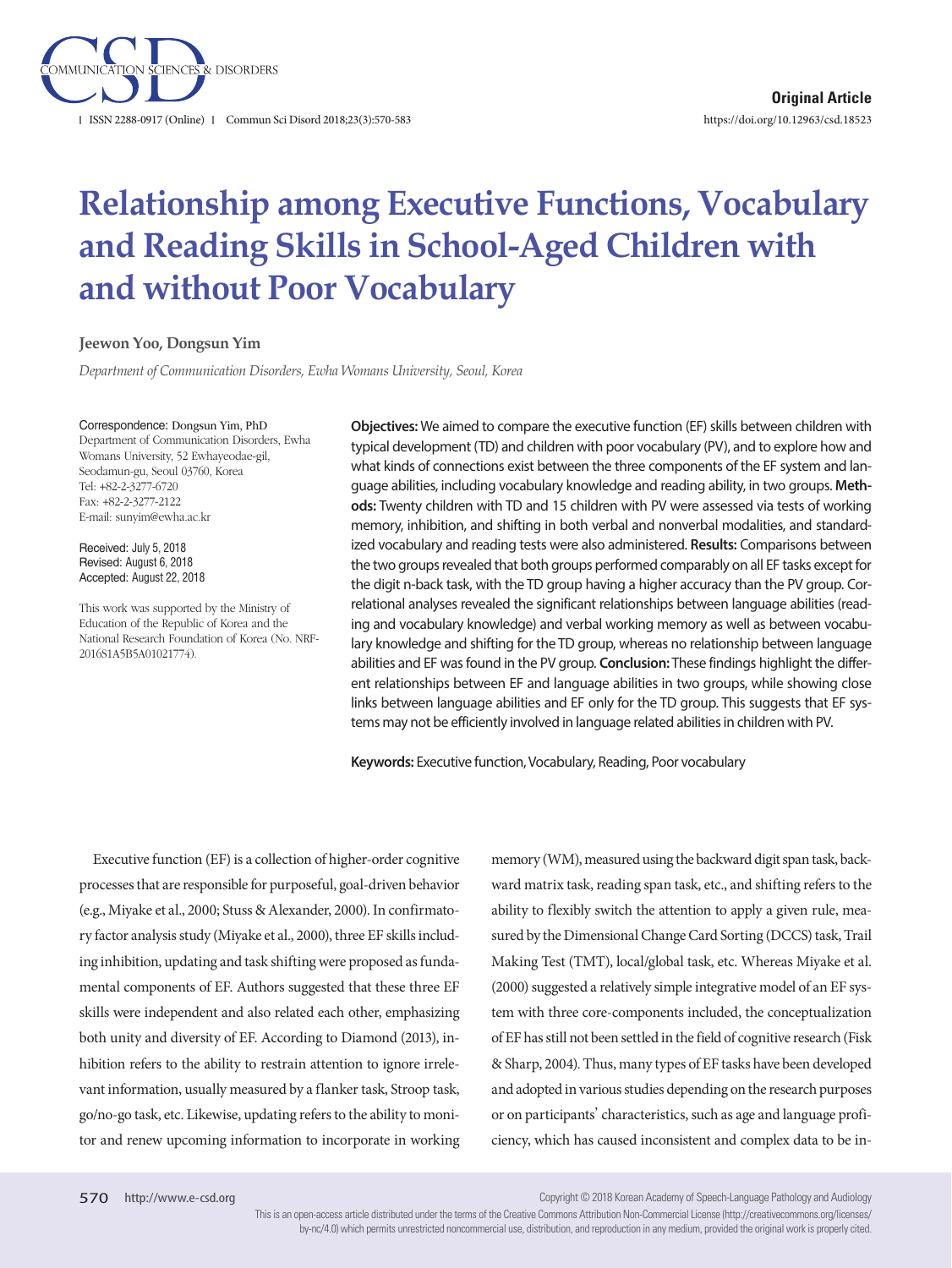

terpreted. Also, MacDonald and Christiansen (2002) raised the question of verbal EF tasks, such as the reading span task measuring WM capacity, maybe not tapping the verbal WM ability. Instead, the verbal EF task may be a one-of-a-kind tapping language skill since the task itself is heavily language dependent. Thus, research accounting for verbal EF as one influential factor in the language abilities can be confounded with common language-dependent variance between the verbal EF tasks, for example, the reading span task, and other language tasks.

Aside from the on-going debate regarding task impurity and inconsistent results found in EF studies, extensive research has been conducted to examine the contribution of EF to the language abilities, such as vocabulary development (Yim, Kim, & Yang, 2016) and reading ability (Borella & De Ribaupierre, 2014; Cain, Oakhill, & Bryant, 2004). In addition, the close link between EF and language abilities, observed not only in the population with typical language development but also in the population with language impairments, such as specific language impairment (SLI) and autism spectrum disorders (Ellis Weismer, Plante, Jones, & Tomblin, 2005; Joseph, McGrath, & Tager-Flusberg, 2005), drove many researchers to investigate the underlying mechanism of how EF and language would interact. Although there is a general consensus about the reciprocal interaction between EF and language skills, it is unclear whether and how each component of EF system would interact with specific language ability in children.

In the present study, we report data examining the connection between language abilities—including vocabulary knowledge and reading skill—and EF in the verbal and nonverbal domain. We examined the association between EF and language abilities in the theoretical framework of EF model suggested by Miyake et al. (2000) so that three components of EF skills were included in this study. Specifically, we adopted the less language dependent verbal WM task, digit n-back task, instead of using the reading span task to avoid the common reliance on language-dependent variance as a potential confounding factor between verbal EF tasks and language tasks as best as possible.

## EF and Reading

The close connection between the EF and reading abilities, specifically reading comprehension, has been well established (Borella & De Ribaupierre, 2014; Cain et al., 2004). For instance, Borella and De Ribaupierre (2014) used the reading span task and the matrix task to examine the influence of WM on text comprehension skills in children aged 10-12. They showed that working memory in particular contributed to explaining the variance in text comprehension, confirming the crucial role of WM in reading comprehension. Similarly, Cain et al. (2004) further suggested that working memory accounted for a significant variance in 7- and 8-year-old children's reading comprehension after controlling for individual vocabulary skills and word recognition. These results suggest that WM plays a central part in reading comprehension, enabling readers to process information and hold relevant information to construct a coherent representation of the text's meaning.

Many studies examining the contribution of EFs to reading skills have mostly focused on working memory, and inhibition and shifting have received little attention when accounting for reading skills. However, inhibition is also considered to be relevant to reading because inhibition may prevent individuals from misinterpreting ambiguous representations caused by either single words or a text passage (Gernsbacher & Faust, 1991). Some studies have shown that children with reading difficulties have difficulties suppressing irrelevant information, suggesting that poor comprehension is related to poor cognitive inhibition. For instance, Swanson, Howard, and Saez (2006) reported that children with reading disabilities responded less accurately than their peers with typical language development in a task with random letters and numbers that required participants to suppress responses that would lead to correctly ordered numbers or letters, such as 1, 2, 3, 4 or a, b, c, d. Similarly, shifting, also known as cognitive flexibility is relevant to the reading ability since it allows individuals to simultaneously process phonological and semantic information and to recall multiple mental representations or to adjust reading strategies depending on the reading goal and task difficulty (Nouwens, Groen, & Verhoeven, 2016). For example, Van der Sluis, De jong, and Van der Leji (2007) investigated the relations between executive functions and reading, arithmetic, and (non)verbal reasoning in children aged 9-12 using eleven EF tasks, such as Stroop, Making Trails, and digit memory. The results showed that shifting was mainly associated with reading and verbal reasoning.

However, all studies examining EF and language abilities did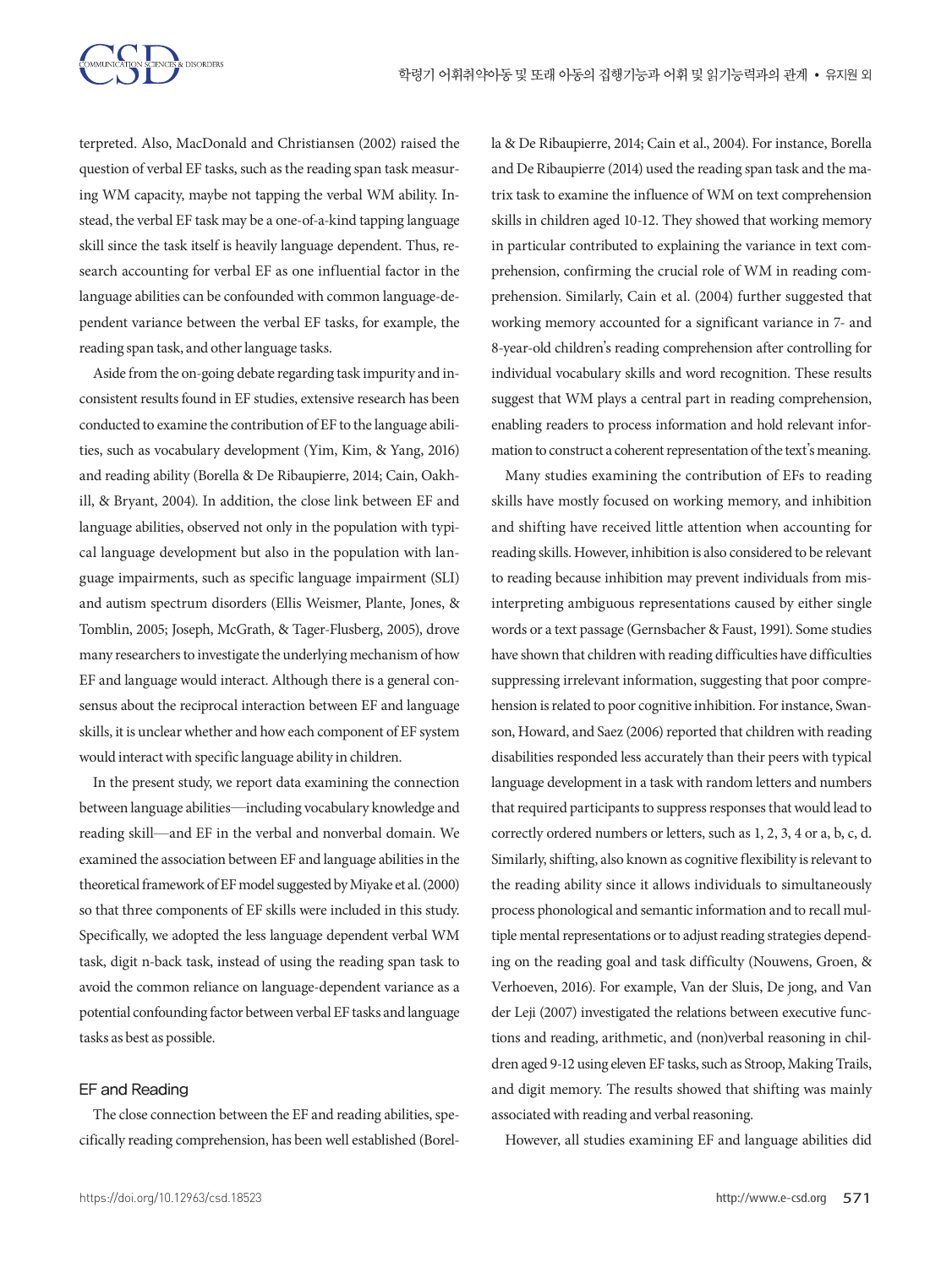

not yield consistent results, as we mentioned earlier. Some studies found a significant relationship between EF and reading, as observed in the previous works given above (Borella & De Ribaupierre, 2014; Cain et al., 2004; Swanson et al., 2006; Van der Sluis et al., 2007), whereas others did not (Chiappe, Hasher, & Siegel, 2000; St Claire-Thompson & Gathercole, 2006). For instance, Chiappe et al. (2000) suggested that good and poor decoders have no difference in measures of cognitive inhibition. Similarly, St Claire-Thompson and Gathercole (2006) failed to find the relationship between shifting and children's literacy skills, including reading, writing, and spelling, whereas they found a close relation between two executive factors (updating and inhibition) with achievement in English. These data contrast with results demonstrating significant associations between EF and reading abilities, resulting in unclear results for how the EF system relates to reading.

#### EF and Vocabulary

On the other hand, vocabulary knowledge has not been as extensively studied in relation to EF as reading ability (Yang & Yim, 2018; Yim et al., 2015, 2016). Yang and Yim (2018) recruited 70 Korean children aged from 5 to 6, and divided them into children with typical development (TD group) and children with vocabulary delay (VD group). Authors examined whether and how EF (WM, inhibition, shifting) and word learning abilities including quick incidental learning (QUIL) and vocabulary knowledge would be related. Children were administered not only Receptive & Expressive Vocabulary Test (REVT; Kim, Hong, Kim, Jang, & Lee, 2009) and QUIL tasks for measuring word learning abilities but also a nonword repetition task (NWR), a stop signal task (SST) and a DCCS task for measuring WM, inhibition, and shifting abilities. The general findings were that the TD group outperformed all EF tasks and word learning tasks, and there were the significant correlations between vocabulary knowledge and all of the EF components for the TD group whereas there were significant correlations between vocabulary knowledge and inhibition ability for the VD group. These findings implied the link between EF and vocabulary knowledge not only in the TD group but also partially in the VD group.

There is also evidence showing the possible linkage between EF and vocabulary knowledge (Emerson & Miyake, 2003; Gathercole, Frankish, Pickering, & Peaker, 1999). For example, a considerable body of evidence reported that short-term memory (STM) and vocabulary acquisition are highly correlated (Gathercole et al., 1999). According to the multi-component WM model suggested by Baddeley (2000), WM relies on the function of the phonological loop (PL) and the central executive (CE) in the model. PL refers to the ability to retain the verbal information for a brief period of time, and the task to tap the PL is regarded as measuring the STM capacity. Therefore, it is reasonable to infer that the WM may be related to vocabulary knowledge. While little is known about how the other EF components like inhibition and shifting would be related to vocabulary development, indirect associations have been found between shifting and verbal abilities. Shifting tasks such as DCCS or TMT (Trail Making Test) require children to change their attention to the given target dimension or the targeted sequences. Some studies have demonstrated that inner speech or verbal self-instruction reduces switching costs, indicating that general verbal ability is linked to the EF system, such as shifting (Emerson & Miyake, 2003), although these findings did not support a direct relation between vocabulary and shifting.

In addition, some studies have demonstrated that EF in general is one of the factors accounting for vocabulary growth (Weiland, Barata, & Yoshikawa, 2014). For instance, Weiland et al. (2014) examined the associations using a structural equation model between EF and receptive vocabulary in preschoolers. EF skills, including WM (forward digit span, backward digit span), attention shifting (DCCS) and inhibitory cognitive control (pencil tapping) as well as receptive vocabulary skills were measured at the beginning of preschool and at the end of preschool for about 400 preschoolers. The results showed that EF skills at the beginning of preschool significantly predicted receptive vocabulary skills at the end of preschool while receptive vocabulary skills at the beginning of preschool did not predict EF skills at the end of preschool. These results indicate that EF may play an important role in the growth of language skills, supporting the accounts of the neurobiological mechanism or cognitive mechanism that direct the developmental pathway of EF skills supporting language.

Together, it seems there may be a dynamic interplay between EF and reading skills and between EF and vocabulary knowledge during children's language development. Although many studies have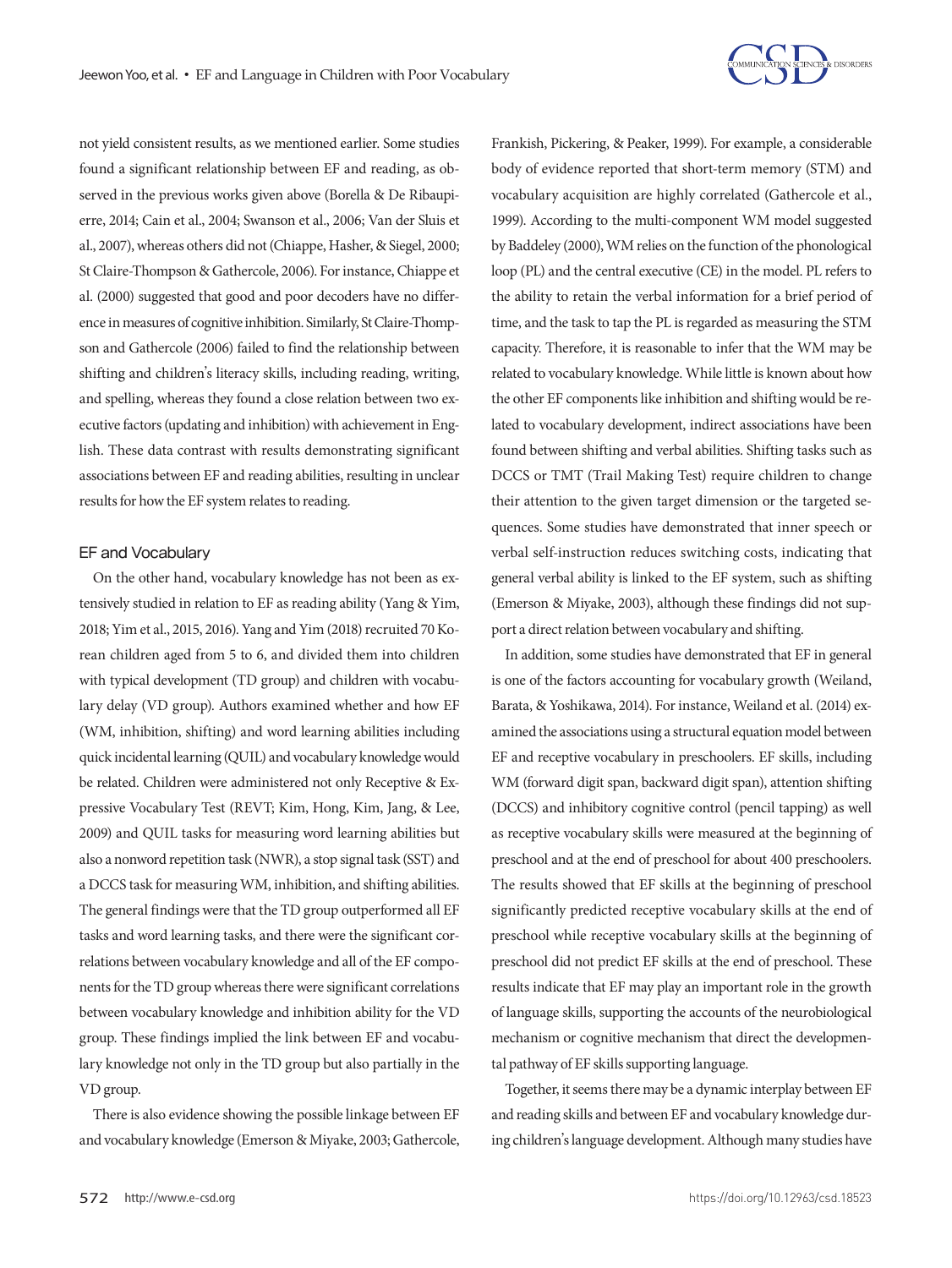

been conducted to delineate the relationship between EF and vocabulary knowledge as well as between EF and reading skill, most studies have utilized a single EF component task or EF tasks that were mixed in domains. This may result in inconsistent results, and the interpreting of these results is complex. In fact, it is rare to find all three components in the EF system included to explore the role of EF in language development within the same participants. In the current study, a group comparison between children with TD and children with poor vocabulary (PV) is used with three core components tasks of EF to explore whether the connections between EF and reading skill as well as vocabulary knowledge would differ between children with TD and children with PV.

#### Aims of the Current Study

Few works have investigated the role of EF—including all three core components and both verbal and nonverbal modalities—in language abilities in Korean school-aged children, and little research has directly examined the critical factors such as the EF system, reading skills and vocabulary knowledge. First, we aimed to compare the EF skills between children with TD and children with PV. Our second aim was to explore how and what kinds of connections would exist between the three components of the EF system and language skills, including vocabulary knowledge and reading ability measured by standardized tests of REVT (Kim et al., 2009) and KISE-BAAT Reading (Korea Institute for Special Education-Basic Academic Achievement Test; Park, Kim, Song, Jung, & Jung, 2008), in children with PV as well as in children with TD. We chose school-aged children because some research has suggested that EF skills in children before entering elementary school may be unidimensional, and so it may be hard to observe distinct EF factors in language skills (e.g., Barata, 2011). We specifically chose children at early elementary school because during this period of time most of children were obtaining basic literacy skills, which was closely connected to later academic success (Barone, 2003; Snow & Matthews, 2016) as well as because the distinctive ability in reading (e.g., word recognition) is associated with children with poor reading ability who were at early elementary school rather than from children at higher elementary school (Kim & Pae, 2012; Van Kleeck, 2007).

# **METHODS**

#### **Participants**

Twenty children with TD and 15 children with PV participated in this study. Children aged from 7;0 to 9;6 were recruited from areas of Seoul and Chungnam in Korea. All of the children were in 1st to 3rd grade; in the TD group, 6 children were in 1st grade, 12 children were in 2nd grade, and 2 children were in 3rd grade, whereas in the PV group, 5 children were in 1st grade, 4 children were in 2nd grade, and 6 children were in 3rd grade.

The criteria for the PV group were (1) in the normal range of the nonverbal IQ indexed by the nonverbal subtest of Korean version of Kaufman Assessment Battery for Children (K-ABC; Moon & Byun, 1997), (2) to have -1.25 SD below the mean score of either receptive or expressive vocabulary (REVT), and (3) not to have previous history of speech or language-related disorders. The criteria for the TD group were (1) in the normal range of the nonverbal IQ indexed by the nonverbal subtest of K-ABC, (2) to have 1 SD above from the mean score of REVT, and (3) not to have any previous history of speech or language related disorder.

All participants completed standardized tests of vocabulary (REVT), non-verbal IQ (K-ABC), and reading (KISE-BAAT). The two groups did not differ in their age and nonverbal IQ; however, the TD group had higher vocabulary scores than the PV group, including both expressive and receptive vocabulary. Also, the TD group had a higher reading score than the PV group. The participants' characteristics were presented in Table 1.

#### **Table 1.** Participants' characteristics

|                            | TD group $(N = 20)$ | $PV$ group $(N = 15)$ | 7          |
|----------------------------|---------------------|-----------------------|------------|
| Age (yr)                   | 8.23(.70)           | 8.4(.77)              | -.94       |
| Non-verbal IQ <sup>a</sup> | 113.65 (9.0)        | 108.07 (10.44)        | $-1.37$    |
| REVT (raw score)           |                     |                       |            |
| Receptive vocabulary       | 101.25 (12.21)      | 78.87 (11.71)         | $-4.09***$ |
| Expressive vocabulary      | 98.65 (11.78)       | 85.27 (10.93)         | $-3.07**$  |
| KISE-BAAT reading (RAQ)    | 110.85 (7.88)       | 102.53 (9.47)         | $-219*$    |

Values are presented as mean± SD.

PV = children with poor vocabulary; TD = children with typical development; REVT = Receptive & Expressive Vocabulary Test (Kim, Hong, Kim, Jang, & Lee, 2010); KISE-BAAT= Korea Institute for Special Education-Basic Academic Achievement Test (Park, Kim, Song, Jung, & Jung, 2008); RAQ= reading achievement quotient. <sup>a</sup>Korean-Kaufman Assessment Battery for Children (Moon & Byun, 1997). \**p* < .05, \*\**p* < .01.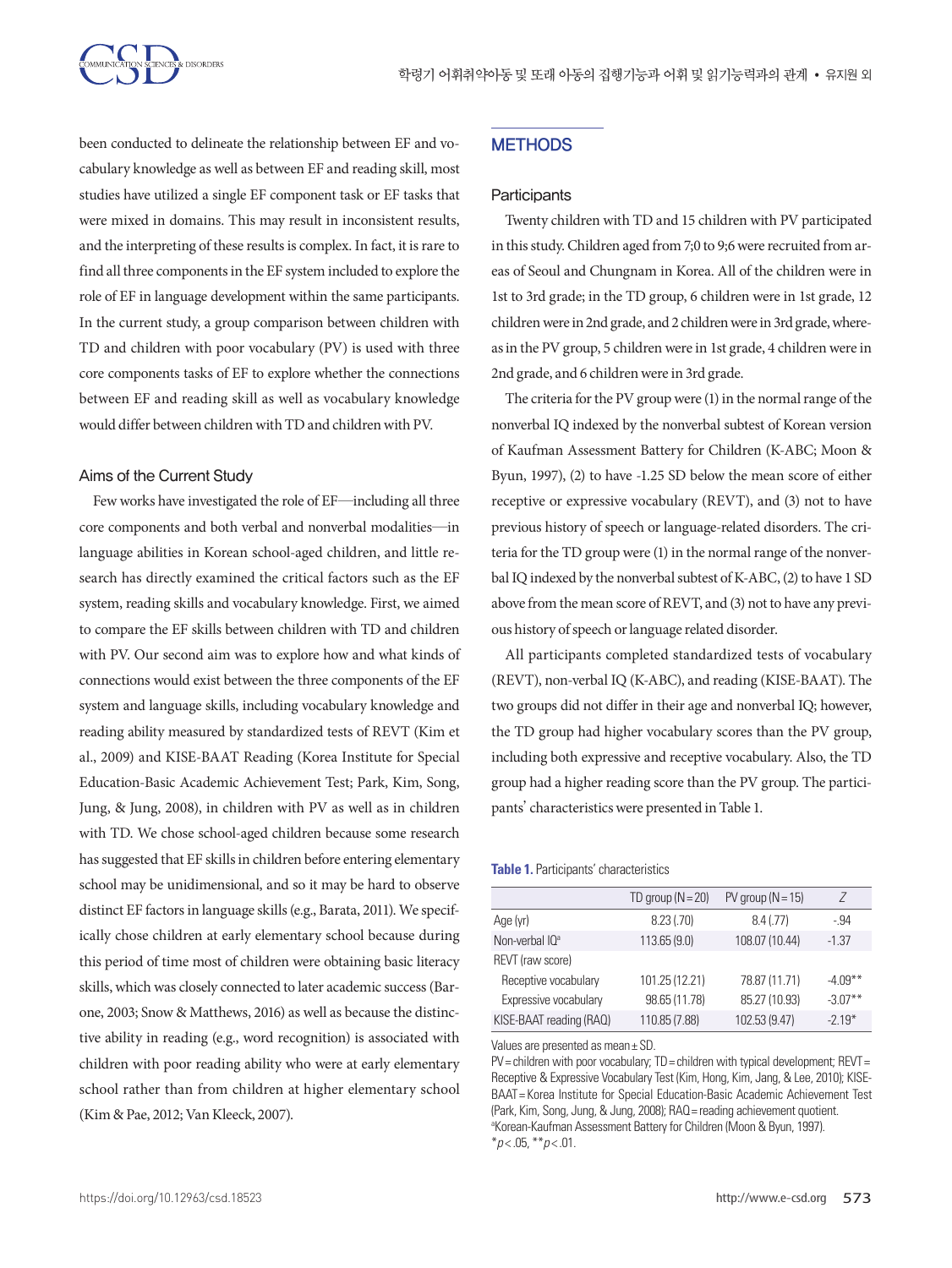

#### Task and Procedure

After completing the standardized tests including REVT, K-ABC, and KISE-BAAT-reading, all participants were administered a series of EF tasks including WM tasks (digit n-back task, shape n-back task), inhibition tasks (Stroop task, flanker task), and shifting tasks (TMT, DCCS task). We used SuperLab 5 software (Cedrus Corporation, San Pedro, CA, USA) to present all of the EF tasks except for TMT, which was a paper and pencil based test. The order of presentation of EF tasks was fixed in three different ways to avoid the order effect, so that some children were administered the WM task first, some children were administered the inhibition task first, etc. Two or three sessions, with each session lasting 30-40 minutes, were taken to complete the standardized tests and EF tasks. One of the authors and two trained graduate students administered all tasks.

#### Reading ability

KISE-BAAT-reading was used to measure each child's reading ability. It is a well-established norm-referenced reading test that assesses the reading ability level of children aged 5;0 through 14;11 in Korea. KISE-BAAT-reading comprises three subtests: visual discrimination, phonemic decoding, and reading comprehension. The 'visual discrimination' was administered to measure a child's letter and word awareness, which is a primary factor underlying early reading achievement. The 'phonemic decoding' subtest was used as a measure of phonemic awareness. The 'reading comprehension' subtest assesses the child's ability to understand words, sentences and short passages. Items were scored as either correct (1 point) or incorrect (0 point) for each task. The correct raw score for each subtest was collected, and converted to scaled scores and RAQ (reading achievement quotient). RAQ score was used for final analyses in the current study following the previous study (Kim & Pae, 2013).

#### Working memory

The n-back task, which is a classical updating task, was used to measure the WM ability (Jaeggi, Buschkuehl, Perrig, & Meier, 2010). We utilized the same n-back paradigm used in previous studies with children aged from 8-10 (Gangopadhyay, Davidson, Ellis Weismer, & Kaushanskyaya, 2016). We used the digit n-back

task to measure verbal WM and the shape n-back task to measure visual WM. For the digit n-back task, 9 digits from 1 to 9 were used; while 9 shapes, which were unable to be labeled, were used for the visual n-back task (Vanderplas & Garvin, 1959). In both WM tasks, children were asked to recall the target stimulus that was located in positions before in the sequence. Children responded to each stimulus by pressing a red button if the presented stimulus was a target and a blue button if the presented stimulus was a non-target. Each trial was coded as '1' if children responded correctly and was coded as '0' if children responded incorrectly or did not respond. The overall mean of the proportion of accuracy across three conditions in each WM task was obtained and was used for the analyses.

#### Inhibition

Inhibition was measured using the Stroop task and the flanker task. These two tasks have been frequently used to measure inhibitory control (Davelaar & Stevens, 2009; MacLeod, 1992). We used the same inhibition tasks utilized in previous studies with children aged 7-8 (Kong & Yoo, 2017). In the flanker task, three conditions were constructed using fish stimuli. For the congruent condition, all five fish, including both the flanker fish and a middle fish, face the same direction. For the incongruent condition, the flanker fish faced the opposite direction compared to the middle fish. For the neutral condition, the flanker stimuli were squares. In this task, children were asked to focus on the middle fish while ignoring the flanker fish (surrounding fish), press a red button if the middle fish faced the right, and press a blue button if the middle fish faced the left as quickly and accurately as possible.

Similar task parameters were used to construct the Stroop task. In this task, for the congruent condition, the color and the word were matched (i.e., the Korean word for 'red' was presented in a red color). For the incongruent condition, the color and the word did not match (i.e., the Korean word for 'red' was presented in blue color). For the neutral condition, instead of a word, a meaningless symbol 'XXX' with a random color was used. In this task, children were asked to press a red button if the color and the word were matched and to press a blue button as fast and accurately as possible otherwise.

Each trial was coded as '1' if the children responded correctly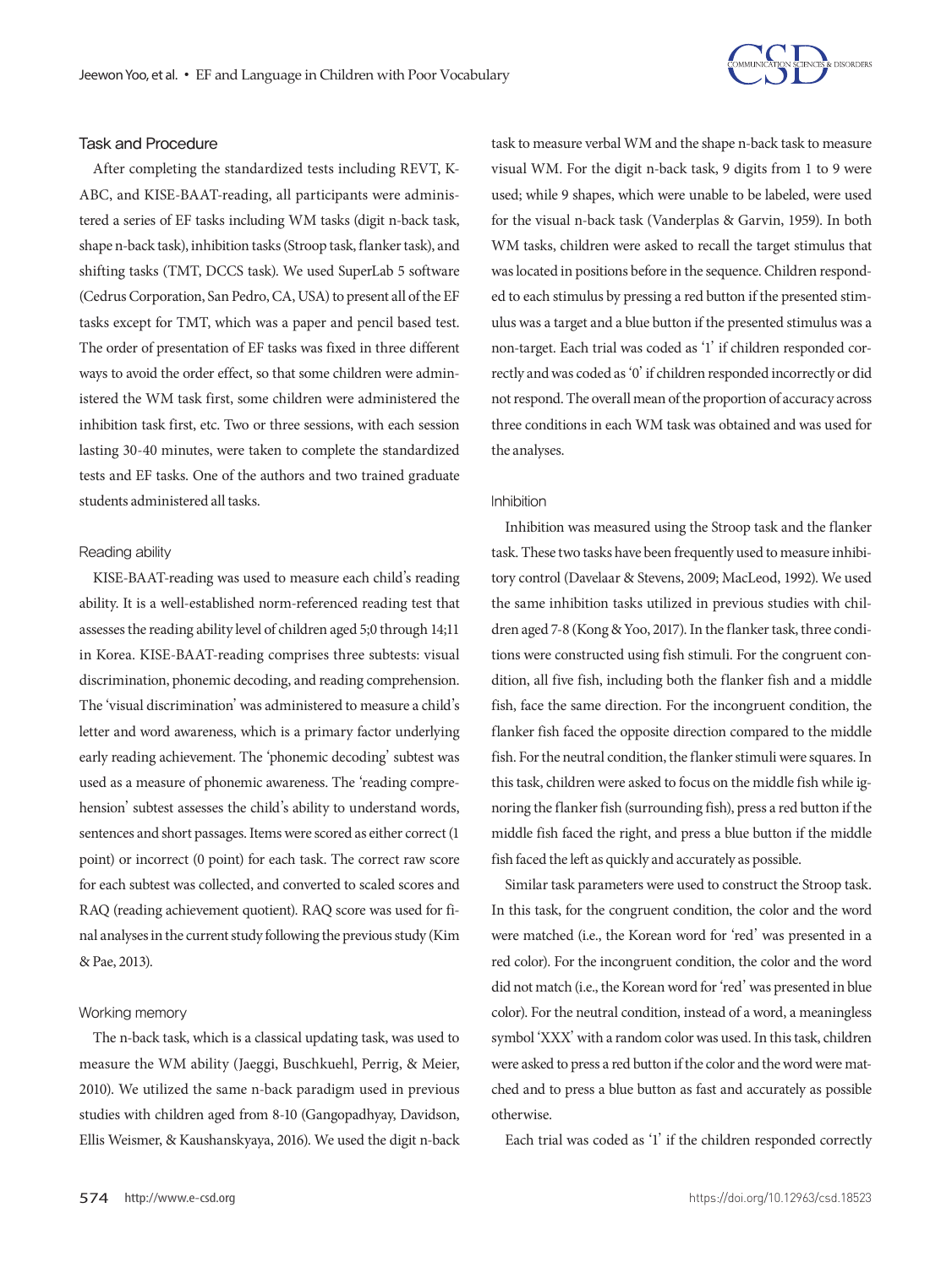

and was coded as '0' if the children responded incorrectly or did not respond. The accuracy and reaction time (RT) of each condition were collected for each task. Then, the inhibition effect was obtained by subtracting the RTs in the congruent condition from the RTs in the incongruent condition. For the analyses, the inhibition indexes of each inhibition task were used.

#### **Shifting**

To measure the shifting ability, the TMT task and the DCCS task were used. The two tasks have been frequently used to measure the mental flexibility and attentional shifting (Gray, 2006; Zelazo, Frye, & Rapus, 1996). The TMT task was modified based on a subtest of the Delis-Kaplan Executive Function System (D-KEFS; Delis, Kaplan, & Kramer, 2001) with the English alphabet being replaced by the Korean alphabet (e.g., /ga/ for A, /na/ for B, etc.). The usage of a modified TMT was common in previous studies (e.g., Jung, 2009; Kim et al., 2011). In this task, three conditions were presented in the order of a number condition (1-14), a letter condition (14 Korean letters), and a mixed condition (14 numbers and 14 Korean letters mixed). The children were asked to draw a line to connect each encircled number or encircled letter that had been randomly presented on a sheet of paper, according to their order on a number or a letter condition. For the mixed condition, the children were asked to draw a line by alternating between the numbers and letters (i.e., 1-/ga/-2-/na/-3-/da/). In this task, the children were asked to complete each condition as quickly and accurately as possible, and when they made an error, the children were asked to return the encircled letter or number where the error had been made and to continue the task. The RTs for each condition were measured from when children started the task to when children completed the task. We included the period of children making errors and going back to a previous position. The RTs of each condition when children completed the task were obtained, and the RT of a mixed condition was used for the analysis.

The DCCS task was constructed based on the task used in the National Institutes of Health Toolbox Cognition Battery (http:// www.nihtoolbox.org) for people aged 7-17 years. For the DCCS task, three conditions including pre-condition (shape), post-condition (color), and mixed condition (mixed shape and color), were constructed. The participants were asked to identify the target

pictures by both dimensions and press the right or left button as quickly and accurately as possible to choose the correct target picture between them. For each condition, the examiners reminded the participants of the name of the games, and no feedback was provided during the tasks. Each trial was coded as '1' if children responded correctly and as '0' if children responded incorrectly or did not respond. The accuracies and RTs of each condition were collected for each task. The RT of a mixed condition of the task was used for the analyses.

We considered the shape n-back task, the flanker task, and the DCCS task as the less language-dependent tasks. Nonverbal EF tasks—excluding the digit n-back task, the Stroop task, and the TMT task that we considered as verbal EF tasks—require participants to respond to the picture-based visual stimuli (i.e., shapes, fish, rabbit, ship, ball, truck) even though the instructions are given to participants verbally. In contrast, the verbal EF tasks require participants to remember, decode or monitor phonological/semantic information in order to complete the task.

#### Analyses

First, we ran a Mann-Whitney *U*-test to compare the differences on the performances of the EF tasks between the TD group and the PV group. Second, the Spearman correlational analyses were conducted between the reading score and the performances of the EF tasks, and between the vocabulary score and the performance of the EF tasks within each group to examine whether the relationships between language abilities including reading skills and vocabulary knowledge and EF would differ between the two groups.

#### **RESULTS**

#### EF Performance between Two Groups

The comparisons of two groups on EF tasks revealed that there was no difference in the EF performance between the TD group and the PV group, except on the digit n-back task, with the TD group having a higher accuracy than the PV group (*U*=89.5, *p*<.05). Although two groups performed comparably on the inhibition tasks and shifting tasks for which the abilities were captured based on children's RTs, the overall accuracies of the flanker task ( $M_{TDgroup}$ = .98, SE = .004 vs.  $M_{Pygroup} = .96$ , SE = .01), the Stroop task ( $M_{TDgroup} =$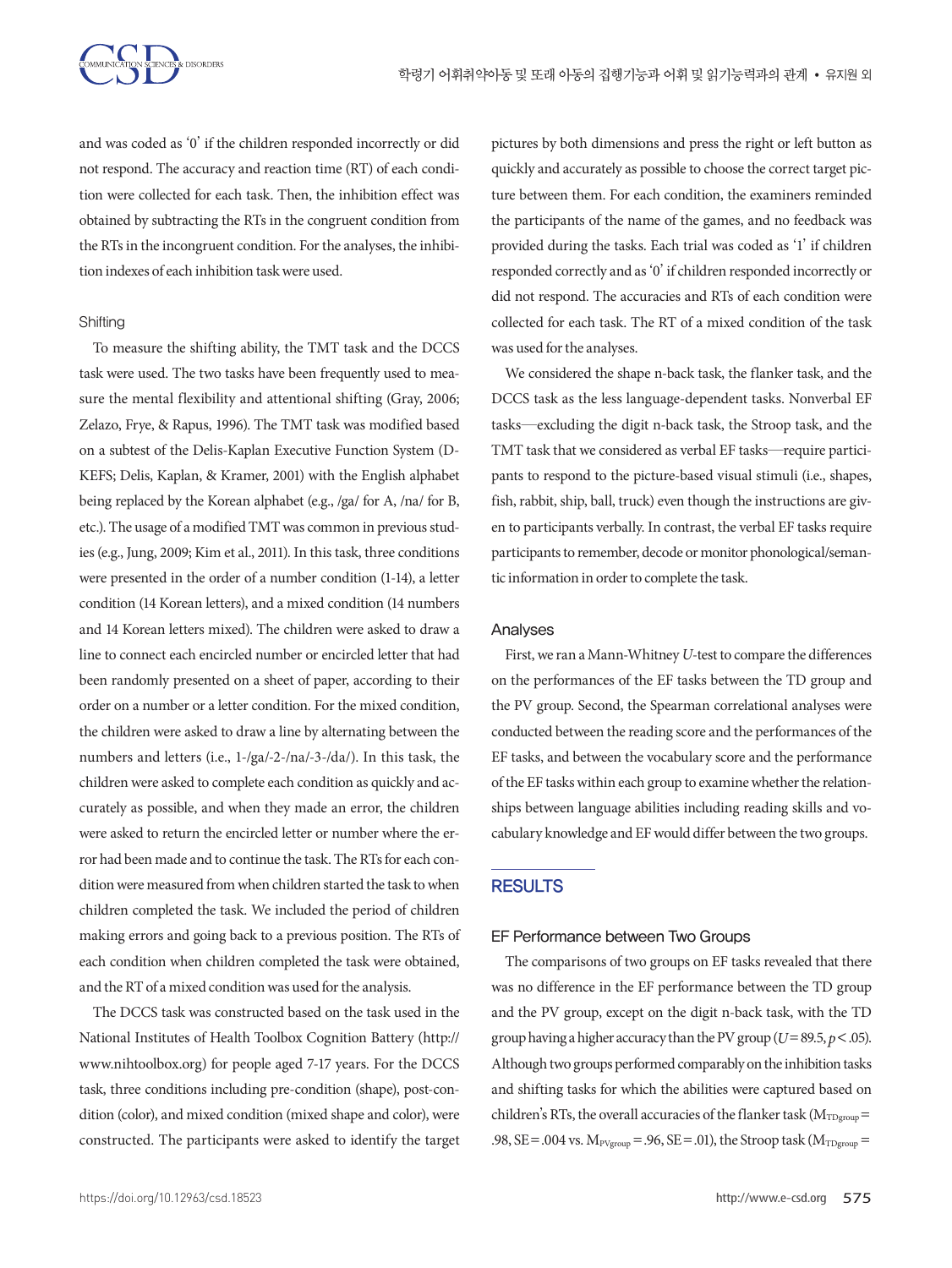

.94,  $SE = .009$  vs.  $M_{PVgroup} = .87$ ,  $SE = .04$ ), and the DCCS task ( $M_{TDgroup}$  $= .93$ , SE $= .02$  vs.  $M_{Pygroup} = .86$ , SE $= .03$ ) were compared between the two groups to examine whether there was any difference in the accuracy to perform the tasks. The results showed that both groups performed comparably in the accuracies of the flanker task (*U*=108.5,  $p = .14$ ), the Stroop task ( $U=112.5$ ,  $p = .18$ ), and the DCCS task ( $U=96$ ,  $p=.6$ ). There was a trend of the TD group performing better than the PV group in the DCCS task although it failed to reach the level of statistical significance. The visual representations of the EF performances between the two groups can be found in Figure 1.

# Correlational Analyses between EF and Language **Abilities**

For the TD group, the correlational analyses revealed a positive relationship between the reading skill and verbal WM indexed by digit n-back task ( $r = .62$ ,  $p < .01$ ) as well as between the expressive vocabulary knowledge and the verbal WM (*r*=.48, *p*<.05). Simi-



**Figure 1.** Performances on executive function tasks between the TD group and the PV group.

Error bar represents standard error. PV= children with poor vocabulary; TD= children with typical development; TMT= trail making test; DCCS= dimensional change card sorting; RT = reaction time.

 $*p$  < .05.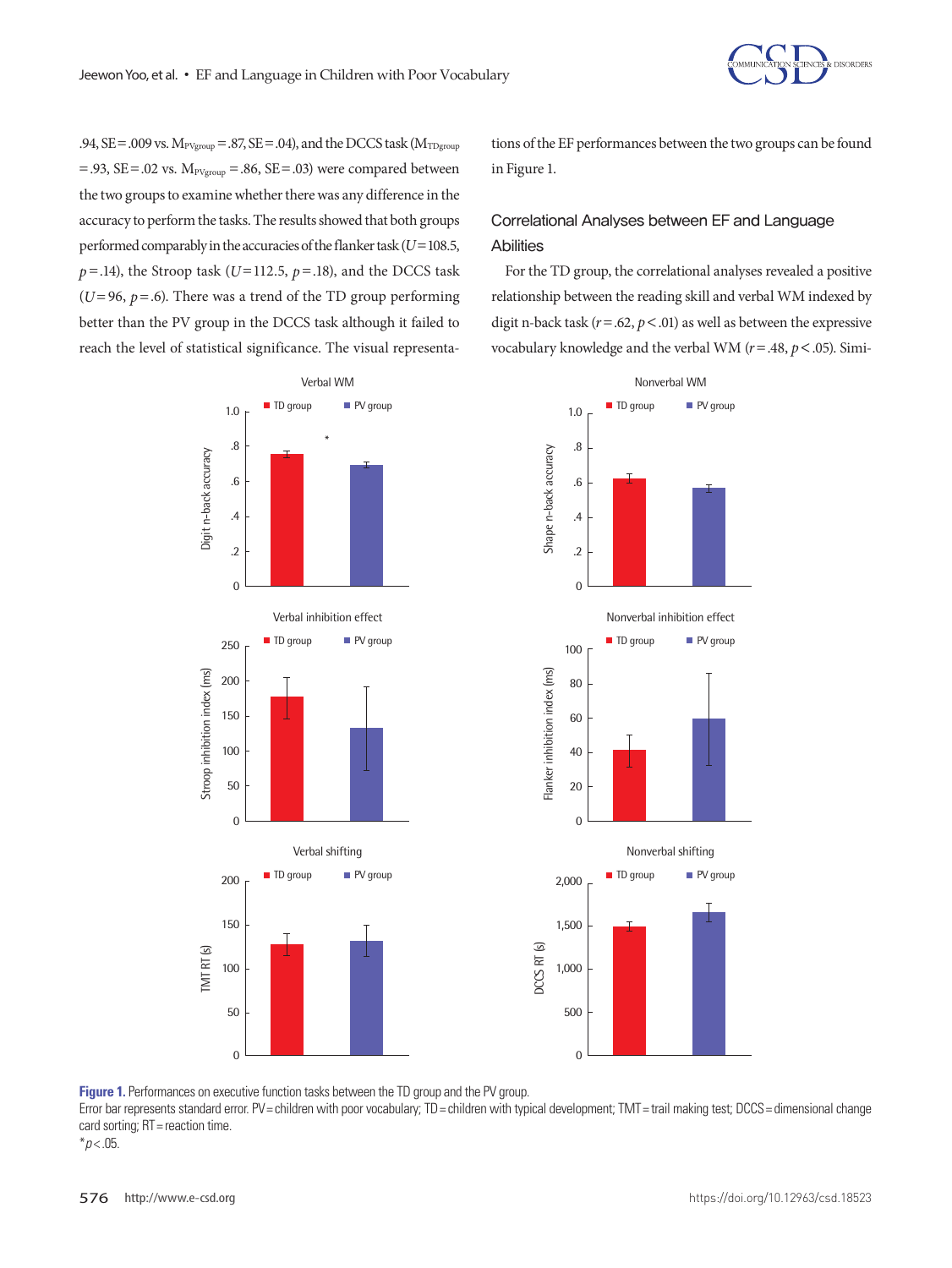

| <b>Table 2.</b> Correlational matrix between executive function and language abili- |  |  |  |
|-------------------------------------------------------------------------------------|--|--|--|
| ties (vocabulary and reading) within each group                                     |  |  |  |

|                | REVT-receptive<br>vocabulary | vocabulary | REVT-expressive KISE-BAAT reading<br>(RAO) |
|----------------|------------------------------|------------|--------------------------------------------|
| TD group       |                              |            |                                            |
| Digit n-back   | .26                          | $.48*$     | $.62***$                                   |
| Shape n-back   | .20                          | .18        | .33                                        |
| Flanker        | .14                          | .12        | .05                                        |
| Stroop         | $-25$                        | .02        | $-20$                                      |
| <b>DCCS RT</b> | $-53*$                       | $-62**$    | $-12$                                      |
| <b>TMT</b>     | $-.71***$                    | $-58**$    | $-22$                                      |
| PV group       |                              |            |                                            |
| Digit n-back   | $-.05$                       | $-41$      | .32                                        |
| Shape n-back   | $-49$                        | $-.02$     | .08                                        |
| Flanker        | .44                          | $-27$      | .11                                        |
| Stroop         | $-06$                        | $-0.02$    | .14                                        |
| <b>DCCS RT</b> | $-33$                        | $-24$      | .19                                        |
| <b>TMT</b>     | $-47$                        | .04        | .13                                        |

Values are presented as *r*.

PV= children with poor vocabulary; TD= children with typical development; TMT= trail making test; DCCS = dimensional change card sorting; RT = reaction time; REVT = Receptive & Expressive Vocabulary Test (Kim, Hong, Kim, Jang, & Lee, 2010); KISE-BAAT= Korea Institute for Special Education-Basic Academic Achievement Test (Park, Kim, Song, Jung, & Jung, 2008); RAQ = reading achievement quotient \**p* < .05, \*\**p* < .01.

larly, negative relationships between the vocabulary knowledge including both receptive and expressive vocabulary and shifting indexed by both TMT ( $r_{\text{receptive}} = -.71$ ,  $p < .01$  vs.  $r_{\text{expressive}} = -.58$ ,  $p < .01$ ) and DCCS tasks ( $r_{\text{receptive}} = -.53$ ,  $p < .05$  vs.  $r_{\text{expressive}} = -.62$ ,  $p < .01$ ) were observed only for the TD group. However, no such relationship was observed between the vocabulary knowledge and EF abilities or between the reading skill and the EF abilities for the PV group (see Table 2 for the correlational matrixes within each group).

## DISCUSSION AND CONCLUSION

In the present study, we investigated whether the EF abilities indexed by both verbal and nonverbal EF tasks would separate the TD group form the PV group, and we further examined whether the relationships between the EF and language abilities, including vocabulary knowledge and reading skills within each group, would differ between the TD group and the PV group. We found that the verbal WM component of EF differed between two groups, with the TD group having better WM ability than the PV group. In addition, there was a positive correlation between verbal WM ability and reading skill, showing that children with higher verbal WM ability had better reading skill in the TD group. Also, there were negative correlations between the shifting ability and vocabulary knowledge and the positive correlation between the receptive vocabulary and the reading skills, showing that children with better shifting abilities or WM ability had higher vocabulary knowledge in the TD group. In contrast, in the PV group, there was no correlation between the EF and any language abilities.

The finding of a higher verbal WM skill for the TD group compared to the PV group was in line with prior evidence showing a link between STM and vocabulary acquisition (Gathercole et al., 1999; Weiland et al., 2014). According to multi-components WM model (Baddeley, 2000), verbal WM relies on the function of the PL and the CE. The PL has been known as an influential factor in word learning and vocabulary development (Gathercole et al., 1999). While the PL is responsible for retaining verbal information during a brief period and thus appears to be a clear link between PL and word knowledge, the role of WM involving both PL and CE in vocabulary learning/development is plausible, as has been documented in previous studies (Ellis, 1996). Therefore, it seems that the inefficient WM system in the verbal domain in PV group compared to the TD group may lead to a lagged vocabulary development or the opposite direction would be also possible in the present study.

The finding of a higher verbal WM ability in the TD group than in the PV group can also be linked to the positive connections between verbal WM and reading skill observed only in the TD group, but not in the PV group who underperformed on the standardized tests of reading and vocabulary compared to the TD group. In reading comprehension research, it is a robust finding for the WM and reading skill to be closely connected (Borella & De Ribaupierre, 2014; Cain et al., 2004). In particular, a large number of studies demonstrated that reading comprehension was mediated by the WM system (Cain et al., 2004; Nouwens et al., 2016). The frequently-used account for this connection was that reading activity mirrors the WM functions. That is, a reader must hold/remember previously read information to integrate what he/she has to read next to fully comprehend the content during reading, and this reading activity is very similar to the WM function of holding the information for a short period of time while processing a second-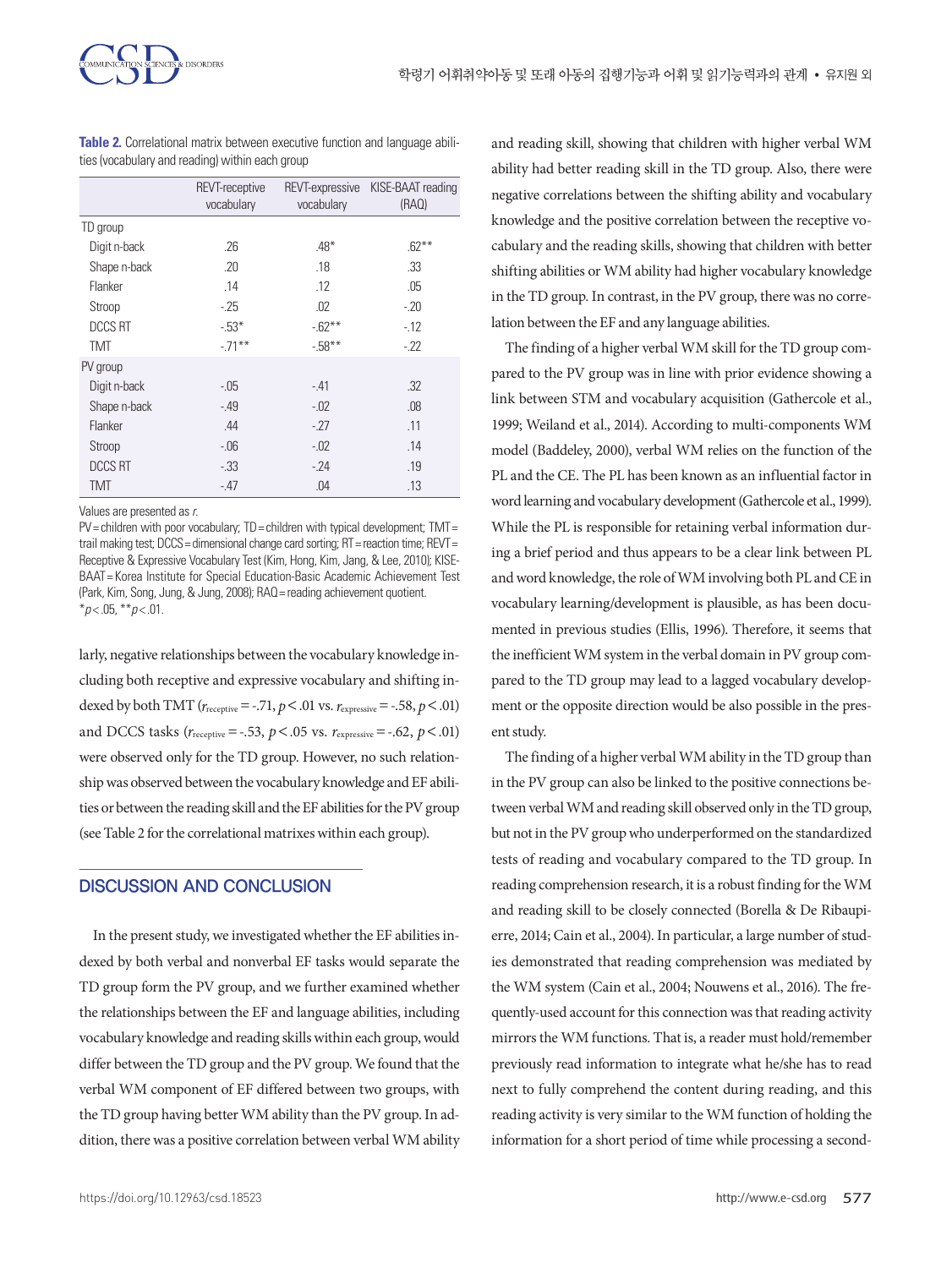

ary cognitive activity. Even though the standardized reading test used in the present study was composed of three subtests, including visual discrimination, phonemic decoding, and reading comprehension, only the reading comprehension subtest score was obtained by five different comprehension tasks. That is, a large portion of KISE-BAAT was formed by the reading comprehension skill. When we ran follow-up correlational analyses between three sub-tests in KISE-BAAT and verbal WM, only the relationship between the reading comprehension subtest and verbal WM reached statistical significance ( $r = .64$ ,  $p < .01$ ). In that sense, our findings of the positive association between verbal WM and performance on the standardized reading test is likely to support previous findings of the WM influencing reading comprehension performance (Borella & De Ribaupierre, 2014; Cain et al., 2004). In a similar vein, the association between vocabulary knowledge and verbal WM observed in the TD group aligned with the prior study (Yim et al., 2016). As Baddeley's WM model proposed, the PL, which is a part of function of WM, is tightly linked to the vocabulary acquisition (Gathercole et al., 1999). The STM task, tapping the PL, is known to measure the ability of storing phonological information for brief period, and it is reported to be a crucial ability for acquiring new words. Therefore, it is not strange that WM, which carries the variance of STM, is linked to vocabulary knowledge.

However, we found a meaningful relationship between language abilities (reading & vocabulary) and WM only in the verbal domain, not in the nonverbal domain. While we do not deny the possibility that the common reliance on the language-related factor between the verbal WM task and language-related task (reading & vocabulary tasks) may drive this finding, the point should be made that the digit n-back task used to measure the verbal WM skill in the current study is less language-dependent compared to other verbal WM tasks, like the reading span task that has been widely used to measure verbal WM skills in other studies (Yoo & Kaushanskaya, 2012). That is, processing digits is highly automatic and retaining or retrieving digit information may not depend much on language processing, as the reading span task does, so we suggest that our findings of the links between verbal WM and performances on the language tasks may reflect the verbal WM component in EF related to language abilities, which is not confounded by the common language factor between two tasks.

We did not find any difference on performance of other EF tasks such as inhibition and shifting between two groups. These findings were inconsistent with the prior study reporting the general EF deficits in children with vocabulary delay (Yang & Yim, 2018) while they were consistent with some studies reporting similar findings on EF performance between the TD group and language delayed group as observed in current study (Arbel & Donchin, 2014; Marton et al., 2014). One of possible factors leading to these contrasting findings may be due to children's developmental change in the EF system. The degree of EF development is a crucial factor that might influence on the relationship between EF and language abilities since EF is known to develop from the age of 3 until adulthood and variability in development of EF sub-components exists (Zelazo et al., 1996; Zelazo & Müller, 2002). For instance, children at the age of 3 are well known to fail to flexibly change the cognitive rule depending on the specific goal in the DCCS task while relatively older children can perform this task with ease (Zelazo et al., 1996).

Given that children aged 5-6 were recruited in Yang and Yim's study whereas relatively older children (aged 7-9) were recruited in the current study, it would be possible that the EF tasks used in this study might not be difficult enough to tap the EF system including inhibition and shifting for children in the present study, failing to reach the significant difference even though the tasks used here were suggested as the age appropriate ones. Alternatively, including the ages of 7-9 may cause the comparable results between two groups due to the larger variability within group (as shown in performance of inhibition task in this study).

In addition, we did not find any association between other EF abilities, inhibition and shifting, and reading skill in the TD group. While ours failure to find the link between inhibition or shifting and reading skill were consistent with some previous findings (St Claire-Thompson & Gathercole, 2006), this finding contrasted with other studies that reported a close link between inhibition or shifting and reading skills (Van der Sluis et al., 2007). A possible explanation for this would be due to methodological issues. That is, we adopted EF tasks measuring all three components, including both verbal and nonverbal domains, especially for WM and inhibition. To do so, we only used one task for each domain, and this single EF task used in this study may not yield a sufficiently robust con-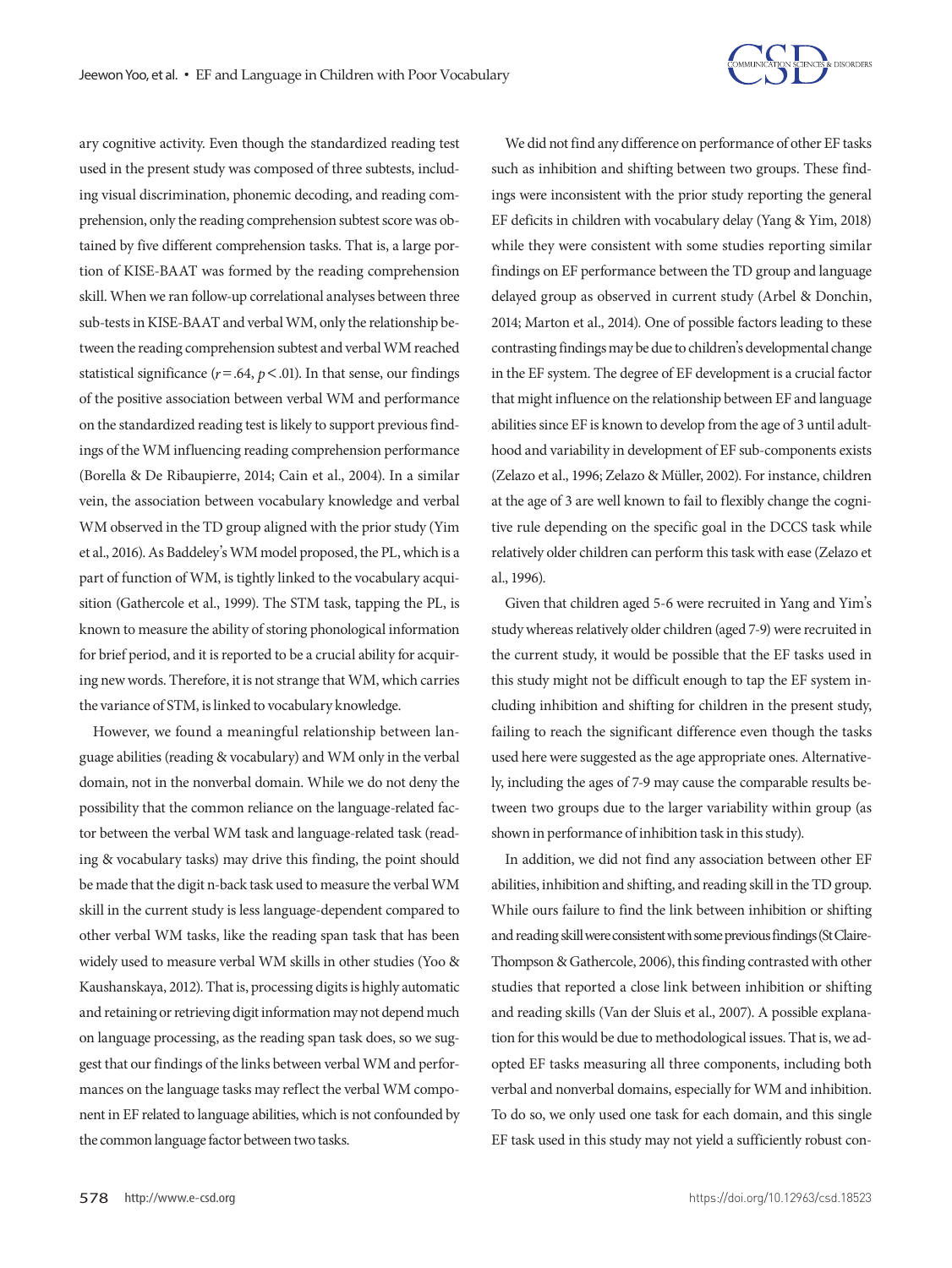

nection with reading skill. Alternatively, it is possible for the taskspecific effect yielding only WM, not inhibition or shifting, to be related with reading skill. The inhibition and shifting tasks impose speed on performance, with both tasks requiring children to respond as quickly and accurately as possible. Although we collected the accuracies along with RTs in each task, the inhibition effect and shifting abilities were calculated based on the RTs of the tasks. Since the standardized reading test used in this study does not require the performance to be rapid, the reading skill indexed by the standardized test may be far from the time demand where inhibition and shifting tasks impose. Including reading tasks such as the reading fluency task and including more EF tasks in each domain may provide a clearer picture of these issues in a future study.

One important finding was that connections between shifting and vocabulary knowledge were observed in the TD group given that shifting is the least studied EF component in relation with language abilities. TMT requires children to draw a line by alternating between letters and numbers, and the DCCS task requires children to choose correct target depending on the specific dimension that are given. To successfully complete these tasks, children need to flexibly shift their attention between two different targets of information or two dimensions while correctly keeping track of the sequence of numbers and letters or of the dimension. Previous research suggested that general verbal abilities, such as self-verbalization, may have helped to perform the shifting tasks (Baddeley, Chincotta, & Adlam, 2001). In this study, in fact, while children performed the TMT, many of them used self-guided verbal cues to remind themselves to keep track of what they needed to do next whereas the experimenter reminded children of what dimension was targeted for the DCCS task. It seems that children using this verbal cue may be performing well on shifting tasks, and using a verbal strategy may reflect higher verbal skills which may be linked to general verbal ability, including vocabulary knowledge. Since this is our speculation, further studies need to examine the specific relationship among shifting, verbal strategy, and vocabulary knowledge.

The notable findings were that there was no relationship between EF and either reading ability or vocabulary knowledge in the PV group. Whereas prior studies have examined the relationship between EF and various language abilities recruiting population with various language disorders in relation with EF system, it is rare to find studies examining a population with PV. Thus, relatively little has been known of the profile of the school-aged children with PV regarding the EF system and language abilities. In the current study, the PV group clearly showed a different relationship between the EF and language abilities compared to the TD group. The TD group not only outperformed the PV group in both standardized tests of reading and vocabulary and had a higher verbal WM skill, but also showed close associations between WM and reading skill and between WM and inhibition and vocabulary knowledge. It appears that the reciprocal interaction between language abilities (vocabulary knowledge and reading skill) and the EF system (WM and shifting) may be efficiently operating in the TD group, but not in the PV group. It seems that the relatively lower language abilities did not yield any connection with any of EF components for the PV group. These findings indicate that EF systems may not be efficiently involved in language-related abilities in the PV group.

The findings in the current study support the unity and diversity of the EF model. As Miyake et al. (2000) suggested, three EF components were related, but also separable. In this study, all of the EF components were not linked to the language abilities in a same way. Instead, each EF component was linked to the specific language abilities such that WM was connected to reading ability while both WM and shifting were connected to expressive vocabulary. These findings suggest that EF skills may not be uniformly related to language abilities, supporting Miyake's EF model.

The current study has clinical implications in that it demonstrated that the PV group had a lower verbal WM system than the TD group, and vocabulary knowledge is linked to the EF (WM and shifting) system only in the TD group. If the poor vocabulary knowledge is responsible for the low EF or the low EF is causing the poor vocabulary knowledge even though the direction was not tested in the current study, the EF task may be utilized to discriminate younger children who may be at risk of language impairment from early on as a supplementary tool along with standardized language tests. For instance, the validity of the shifting task, such as the DCCS task, is well established for younger children from age of 3 (Zelazo et al., 2003), and this EF task may be used with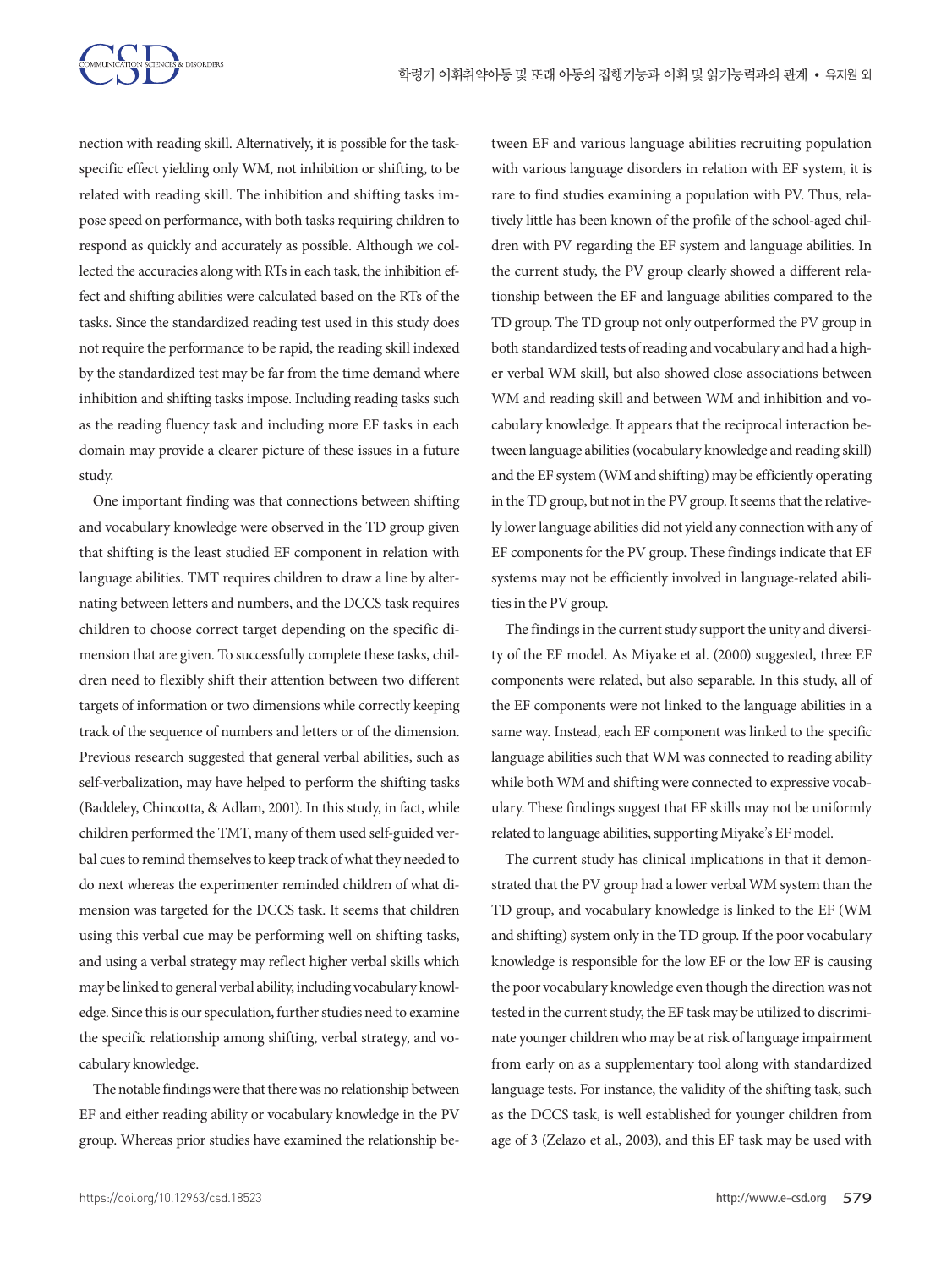

standardized vocabulary test to accurately distinguish the late talkers from children with typical development at the earliest possible age. An accurate diagnosis may make it possible for children to receive intervention at the appropriate time. To do so, a future study should include a wider age range to investigate the connection between EF and vocabulary knowledge as a follow-up.

In summary, the current study investigated the relationship between EF and two language abilities, vocabulary knowledge and reading skill. A group comparison dividing school-aged children into the TD group and the PV group revealed higher language abilities including vocabulary knowledge and reading skill in the TD group than in the PV group. The higher language abilities were linked with EF abilities, especially with WM and shifting in the TD group, but these linkages were not available in the PV group. These findings suggest the efficient interplay between EF skills and language abilities may be limited to the PV group compared to the PV group.

However, caution should be taken in interpreting these findings because the current study has some limitations, including the relatively small and unbalanced sample size between the two groups. Also, as mentioned earlier, the EF tasks used in the current study may have been too easy for school-aged children to sensitively distinguish the EF ability between two language groups. To include more age-appropriate EF tasks along with a larger sample size may lead to more robust findings relating EF and language skills in future studies. Finally, we only used one of each domain in each EF component task, and as mentioned before, this may not be sufficient or sensitive enough to tap each EF component. Therefore, future studies need to include more than one EF component task in each domain to observe more reliable results.

## **REFERENCES**

- Arbel, Y., & Donchin, E. (2014). Error and feedback processing by children with specific language impairment: an ERP study. *Biological Psychology, 99,* 83-91.
- Baddeley, A. (2000). The episodic buffer: a new component of working memory? *Trends in Cognitive Sciences, 4,* 417-423.
- Baddeley, A., Chincotta, D., & Adlam, A. (2001). Working memory and the control of action: evidence from task switching. *Journal of Experimental*

*Psychology: General, 130,* 641-651.

- Barata, M. C. (2011). *Executive function skills in chilean preschool children.*  Cambridge, MA: Harvard University.
- Barone, D. (2003). Second grade is important: literacy instruction and learning of young children in a high-poverty school. *Journal of Literacy Research, 35,* 965-1018.
- Borella, E., & De Ribaupierre, A. (2014). The role of working memory, inhibition, and processing speed in text comprehension in children. *Learning and Individual Differences, 34,* 86-92.
- Cain, K., Oakhill, J., & Bryant, P. (2004). Children's reading comprehension ability: concurrent prediction by working memory, verbal ability, and component skills. *Journal of Educational Psychology, 96,* 31-42.
- Chiappe, P., Siegel, L. S., & Hasher, L. (2000). Working memory, inhibitory control, and reading disability. *Memory & Cognition, 28,* 8-17.
- Davelaar, E. J., & Stevens, J. (2009). Sequential dependencies in the Eriksen flanker task: a direct comparison of two competing accounts. *Psychonomic Bulletin & Review, 16,* 121-126.
- Delis, D. C., Kaplan, E., & Kramer, J. H. (2001). *Delis-Kaplan executive function system: examiners manual.* San Antonio, TX: Psychological Corporation.
- Diamond, A. (2013). Executive functions. *Annual Review of Psychology, 64,*  135-168.
- Ellis, N. C. (1996). Working memory in the acquisition of vocabulary and syntax: putting language in good order. *The Quarterly Journal of Experimental Psychology Section A, 49,* 234-250.
- Ellis Weismer, S., Plante, E., Jones, M., & Tomblin, J. B. (2005). A functional magnetic resonance imaging investigation of verbal working memory in adolescents with specific language impairment. *Journal of Speech, Language, and Hearing Research, 48,* 405-425.
- Emerson, M. J., & Miyake, A. (2003). The role of inner speech in task switching: a dual-task investigation. *Journal of Memory and Language, 48,* 148- 168.
- Fisk, J. E., & Sharp, C. A. (2004). Age-related impairment in executive functioning: updating, inhibition, shifting, and access. *Journal of Clinical and Experimental Neuropsychology, 26,* 874-890.
- Gangopadhyay, I., Davidson, M. M., Ellis Weismer, S., & Kaushanskaya, M. (2016). The role of nonverbal working memory in morphosyntactic processing by school-aged monolingual and bilingual children. *Journal of Experimental Child Psychology, 142,* 171-194.

Gathercole, S. E., Frankish, C. R., Pickering, S. J., & Peaker, S. (1999). Phono-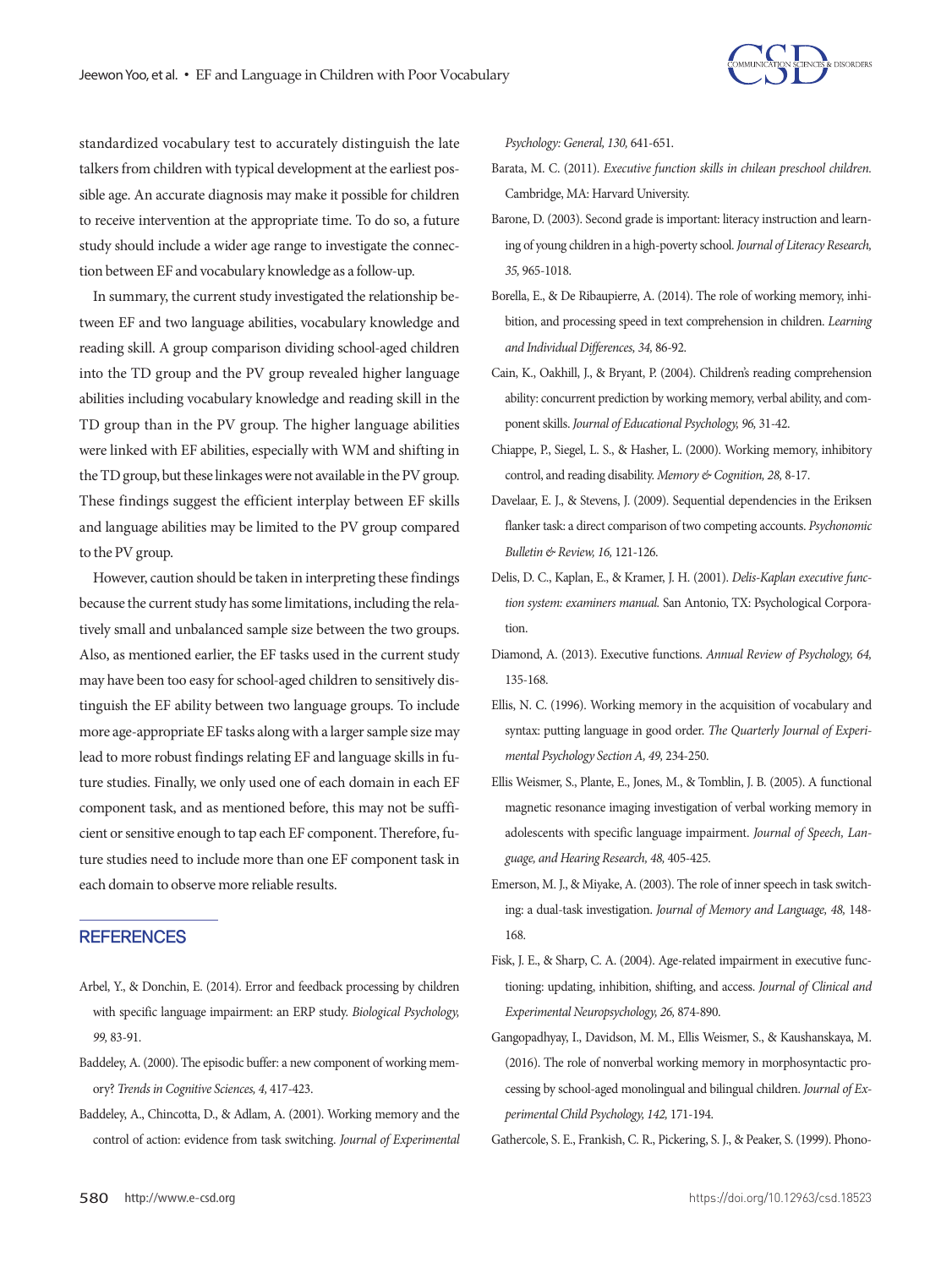tactic influences on short-term memory. *Journal of Experimental Psychology: Learning, Memory, and Cognition, 25,* 84-95.

- Gernsbacher, M. A., & Faust, M. E. (1991). The mechanism of suppression: a component of general comprehension skill. *Journal of Experimental Psychology: Learning, Memory, and Cognition, 17,* 245-262.
- Gray, R. (2006). Comprehensive Trail Making Test. *Journal of Psychoeducational Assessment, 24,* 88-91.
- Jaeggi, S. M., Buschkuehl, M., Perrig, W. J., & Meier, B. (2010). The concurrent validity of the N-back task as a working memory measure. *Memory, 18,* 394-412.
- Joseph, R. M., McGrath, L. M., & Tager-Flusberg, H. (2005). Executive dysfunction and its relation to language ability in verbal school-age children with autism. *Developmental Neuropsychology, 27,* 361-378.
- Jung, E. (2004). *Characteristics of executive function deficits in children with attention deficit-hyperactivity disorder* (Doctoral dissertation). Ewha Womans University, Seoul, Korea.
- Kim, H. J., Baek, M. J., Chang, Y., Jang, I. M., Ryu, H. J., & Kim, M. (2011). Comparison between the original version of trail making test with two Korean-trail making tests. *Dementia and Neurocognitive Disorders, 10,* 95- 101.
- Kim, M., & Pae, S. (2012). Reading skills and phonological processing abilities of Korean elementary school children with/without poor reading. *Korean Journal of Communication & Disorders, 17,* 565-581.
- Kim, M., & Pae, S. (2013). Listening and reading comprehension skills of Korean elementary school children with reading difficulties. *Communication Sciences & Disorders, 18,* 392-401.
- Kim, Y. T., Hong, G. H., Kim, K. H., Jang, H. S., & Lee, J. Y. (2009). *Receptive & expressive vocabulary test (REVT).* Seoul: Seoul Community Rehabilitation Center.
- Kong, E. J., & Yoo, J. (2017). Speech processing strategy and executive function: Korean children's stop perception. *Phonetics and Speech Sciences, 9,* 57-65.
- MacDonald, M. C., & Christiansen, M. H. (2002). Reassessing working memory: comment on Just and Carpenter (1992) and Waters and Caplan (1996). *Psychological Review, 109,* 35-54.
- MacLeod, C. M. (1992). The Stroop task: the "gold standard" of attentional measures. *Journal of Experimental Psychology: General, 121,* 12-14.
- Marton, K., Campanelli, L., Eichorn, N., Scheuer, J., & Yoon, J. (2014). Information processing and proactive interference in children with and without specific language impairment. *Journal of Speech, Language, and Hearing*

*Research, 57,* 106-119.

- Miyake, A., Friedman, N. P., Emerson, M. J., Witzki, A. H., Howerter, A., & Wager, T. D. (2000). The unity and diversity of executive functions and their contributions to complex "frontal lobe" tasks: a latent variable analysis. *Cognitive Psychology, 41,* 49-100.
- Moon, S. B., & Byun, C. (1997). *K-ABC (Korean Kaufman Assessment Battery for Children).* Seoul: Hakjisa.
- Nouwens, S., Groen, M. A., & Verhoeven, L. (2016). How storage and executive functions contribute to children's reading comprehension. *Learning and Individual Differences, 47,* 96-102.
- Park, G., Kim, G., Song, Y., Jung, D., & Jung, I. (2008). *Korea Institute for Special Education-Basic Academic Achievement Test (KISE-BAAT).* Ansan: Korea Institute for Special Education.
- Snow, C. E., & Matthews, T. J. (2016). Reading and language in the early grades. *The Future of Children, 26,* 57-74.
- St Clair-Thompson, H. L., & Gathercole, S. E. (2006). Executive functions and achievements in school: shifting, updating, inhibition, and working memory. The Quarterly Journal of Experimental Psychology, 59, 745-759.
- Stuss, D. T., & Alexander, M. P. (2000). Executive functions and the frontal lobes: a conceptual view. *Psychological Research, 63,* 289-298.
- Swanson, H. L., Howard, C. B., & Saez, L. (2006). Do different components of working memory underlie different subgroups of reading disabilities? *Journal of Learning Disabilities, 39,* 252-269.
- Van der Sluis, S., De Jong, P. F., & Van der Leij, A. (2007). Executive functioning in children, and its relations with reasoning, reading, and arithmetic. *Intelligence, 35,* 427-449.
- Van Kleeck, A. (2007). SLPs' foundational role in reading comprehension: a response to Alan Kamhi. *The ASHA Leader, 12,* 32-33.
- Vanderplas, J. M., & Garvin, E. A. (1959). Complexity, association value, and practice as factors in shape recognition following paired-associates training. *Journal of Experimental Psychology, 57,* 155-163.
- Weiland, C., Barata, M. C., & Yoshikawa, H. (2014). The co-occurring development of executive function skills and receptive vocabulary in preschoolaged children: a look at the direction of the developmental pathways. *Infant and Child Development, 23,* 4-21.
- Yang, Y., & Yim, D. (2018). The role of executive function for vocabulary acquisition and word learning in preschool-age children with and without vocabulary delay. *Communication Sciences & Disorders, 23,* 43-59.
- Yim, D., Kim, S. Y., & Yang, Y. (2015). Factor analysis of working memory tasks based on information processing characteristics: predictive factors of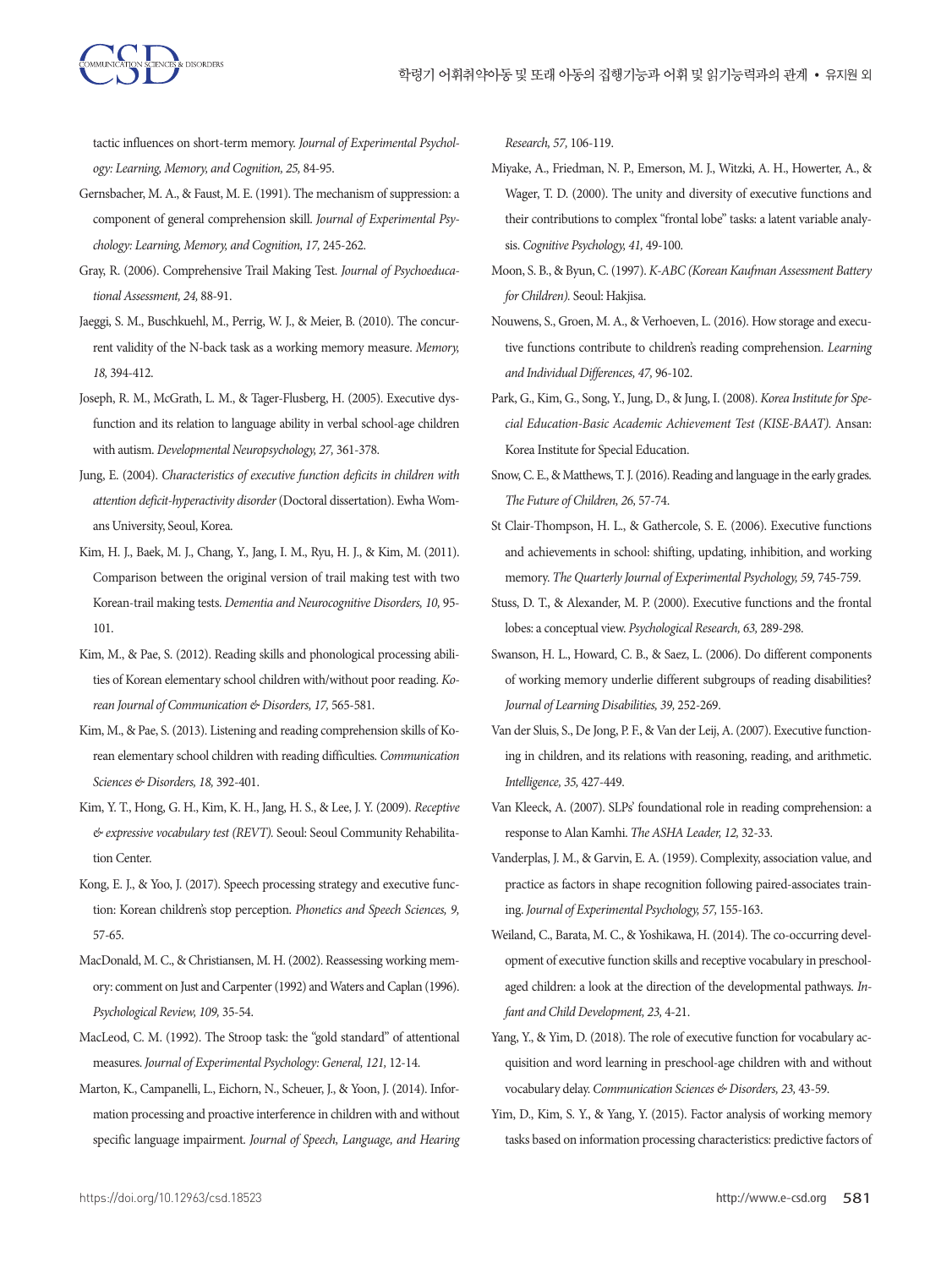

receptive vocabulary and quick incidental learning in children with typically developing and receptive vocabulary delay. *Communication Sciences & Disorders, 20,* 304-318.

- Yim, D., Kim, Y. T., & Yang, Y. (2016). Exploring the utility of verbal and visuospatial working memory for identifying children with language impairment. *Communication Sciences & Disorders, 21,* 193-205.
- Yoo, J., & Kaushanskaya, M. (2012). Phonological memory in bilinguals and monolinguals. *Memory & Cognition, 40,* 1314-1330.

Zelazo, P. D., & Müller, U. (2002). Executive function in typical and atypical

development. In U. Goswami (Ed.), *Handbook of childhood cognitive development* (pp. 445-469). Oxford: Blackwell.

- Zelazo, P. D., Frye, D., & Rapus, T. (1996). An age-related dissociation between knowing rules and using them. *Cognitive Development, 11,* 37-63.
- Zelazo, P. D., Müller, U., Frye, D., Marcovitch, S., Argitis, G., Boseovski, J., ... & Carlson, S. M. (2003). The development of executive function in early childhood. *Monographs of the Society for Research in Child Development, 68,* i-151.